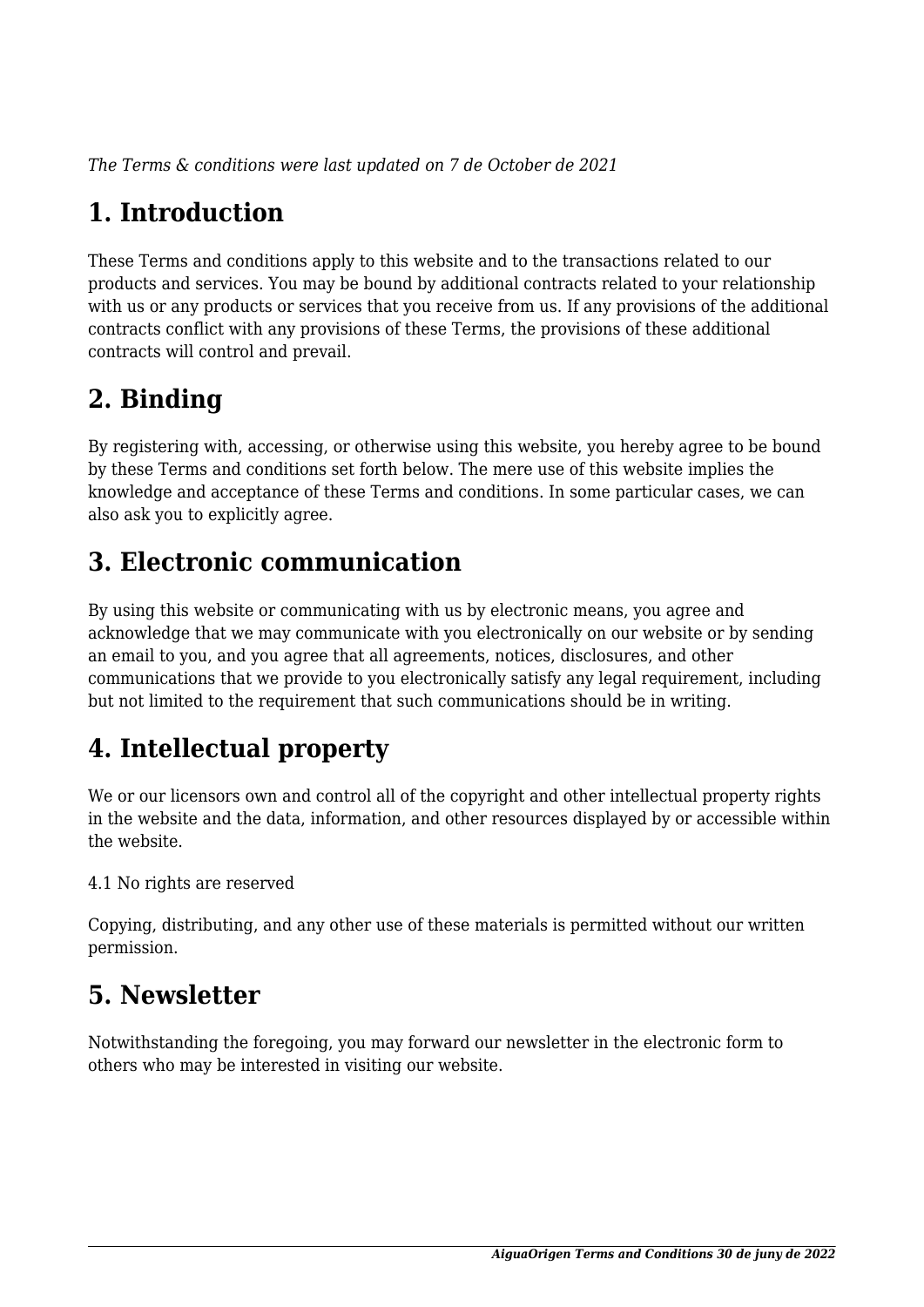# **6. Third-party property**

Our website may include hyperlinks or other references to other party's websites. We do not monitor or review the content of other party's websites which are linked to from this website. Products or services offered by other websites shall be subject to the applicable Terms and Conditions of those third parties. Opinions expressed or material appearing on those websites are not necessarily shared or endorsed by us.

We will not be responsible for any privacy practices or content of these sites. You bear all risks associated with the use of these websites and any related third-party services. We will not accept any responsibility for any loss or damage in whatever manner, however caused, resulting from your disclosure to third parties of personal information.

#### **7. Responsible use**

By visiting our website, you agree to use it only for the purposes intended and as permitted by these Terms, any additional contracts with us, and applicable laws, regulations, and generally accepted online practices and industry guidelines. You must not use our website or services to use, publish or distribute any material which consists of (or is linked to) malicious computer software; use data collected from our website for any direct marketing activity, or conduct any systematic or automated data collection activities on or in relation to our website.

Engaging in any activity that causes, or may cause, damage to the website or that interferes with the performance, availability, or accessibility of the website is strictly prohibited.

#### **8. Registration**

You may register for an account with our website. During this process, you may be required to choose a password. You are responsible for maintaining the confidentiality of passwords and account information and agree not to share your passwords, account information, or secured access to our website or services with any other person. You must not allow any other person to use your account to access the website because you are responsible for all activities that occur through the use of your passwords or accounts. You must notify us immediately if you become aware of any disclosure of your password.

After account termination, you will not attempt to register a new account without our permission.

#### **9. Refund and Return policy**

#### 9.1 Right of withdrawal

You have the right to withdraw from this contract within 14 days without giving any reason.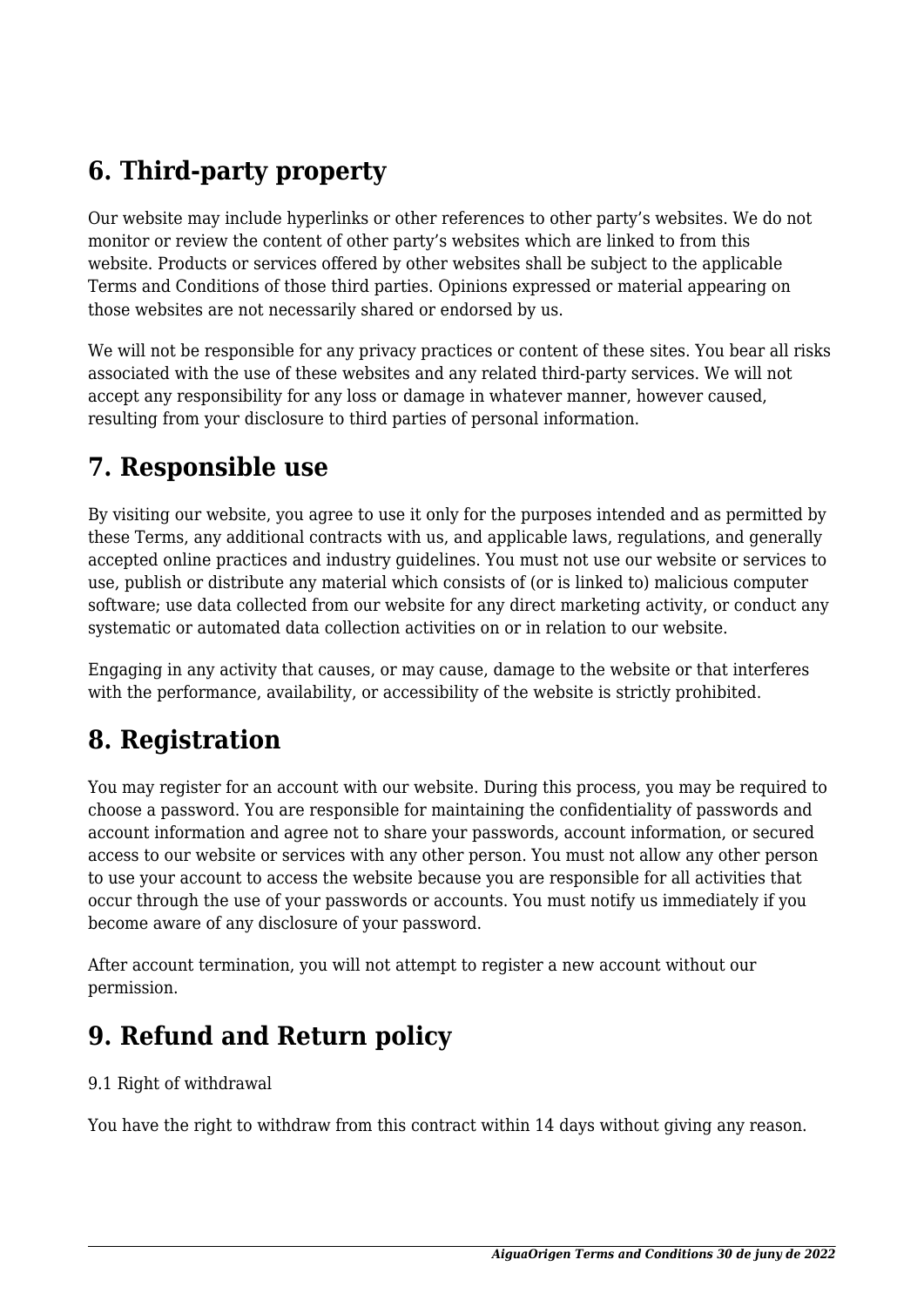The withdrawal period will expire after 14 days from the day on which you acquire, or a thirdparty other than the carrier and indicated by you acquires, physical possession of the goods.

To exercise the right of withdrawal, you must inform us of your decision to withdraw from this contract by an unequivocal statement (for example a letter sent by post, fax, or email). Our contact details can be found below. You may use the attached model [withdrawal form](https://aiguaorigen.cat/wp-content/uploads/complianz/withdrawal-forms/withdrawal-form-ca.pdf), but it is not obligatory.

You can also electronically fill in and submit the model withdrawal form or any other unequivocal statement on our [website](http://aiguaorigen.cat/contact/).

If you use this option, we will communicate to you an acknowledgement of receipt of such a withdrawal on a durable medium (for example by email) without delay.

To meet the withdrawal deadline, it is sufficient for you to send your communication concerning your exercise of the right of withdrawal before the withdrawal period has expired.

#### 9.2 Effects of withdrawal

If you withdraw from this contract, we shall reimburse you all payments received from you, including the costs of delivery (with the exception of the supplementary costs resulting from your choice of a type of delivery other than the least expensive type of standard delivery offered by us), without undue delay and in any event not later than 14 days from the day on which we are informed about your decision to withdraw from this contract. We will carry out such reimbursement using the same means of payment as you used for the initial transaction unless you have expressly agreed otherwise; in any event, you will not incur any fees as a result of such reimbursement.

We will collect the goods.

We will bear the cost of returning / collecting the goods.

You are only liable for any diminished value of the goods resulting from the handling other than what is necessary to establish the nature, characteristics, and functioning of the goods.

Please note that there are some legal exceptions to the right to withdraw, and some items can therefore not be returned or exchanged. We will let you know if this applies in your particular case.

#### **10. Idea submission**

Do not submit any ideas, inventions, works of authorship, or other information that can be considered your own intellectual property that you would like to present to us unless we have first signed an agreement regarding the intellectual property or a non-disclosure agreement. If you disclose it to us absent such written agreement, you grant to us a worldwide, irrevocable, non-exclusive, royalty-free license to use, reproduce, store, adapt, publish, translate and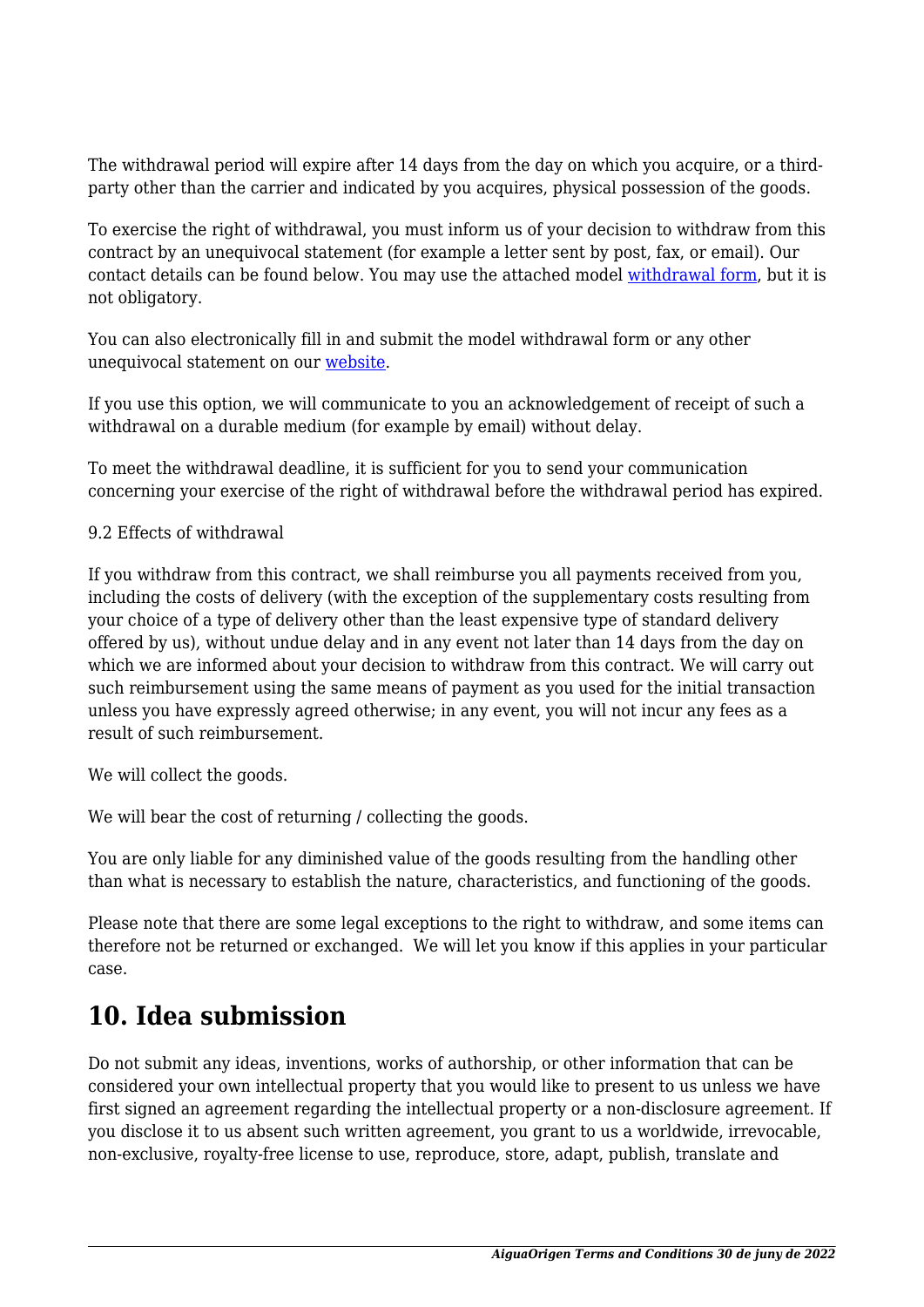distribute your content in any existing or future media.

## **11. Termination of use**

We may, in our sole discretion, at any time modify or discontinue access to, temporarily or permanently, the website or any Service thereon. You agree that we will not be liable to you or any third party for any such modification, suspension or discontinuance of your access to, or use of, the website or any content that you may have shared on the website. You will not be entitled to any compensation or other payment, even if certain features, settings, and/or any Content you have contributed or have come to rely on, are permanently lost. You must not circumvent or bypass, or attempt to circumvent or bypass, any access restriction measures on our website.

#### **12. Warranties and liability**

Nothing in this section will limit or exclude any warranty implied by law that it would be unlawful to limit or to exclude. This website and all content on the website are provided on an "as is" and "as available" basis and may include inaccuracies or typographical errors. We expressly disclaim all warranties of any kind, whether express or implied, as to the availability, accuracy, or completeness of the Content. We make no warranty that:

- this website or our content will meet your requirements;
- this website will be available on an uninterrupted, timely, secure, or error-free basis.

Nothing on this website constitutes or is meant to constitute, legal, financial or medical advice of any kind. If you require advice you should consult an appropriate professional.

The following provisions of this section will apply to the maximum extent permitted by applicable law and will not limit or exclude our liability in respect of any matter which it would be unlawful or illegal for us to limit or to exclude our liability. In no event will we be liable for any direct or indirect damages (including any damages for loss of profits or revenue, loss or corruption of data, software or database, or loss of or harm to property or data) incurred by you or any third party, arising from your access to, or use of, our website.

Except to the extent any additional contract expressly states otherwise, our maximum liability to you for all damages arising out of or related to the website or any products and services marketed or sold through the website, regardless of the form of legal action that imposes liability (whether in contract, equity, negligence, intended conduct, tort or otherwise) will be limited to the total price that you paid to us to purchase such products or services or use the website. Such limit will apply in the aggregate to all of your claims, actions and causes of action of every kind and nature.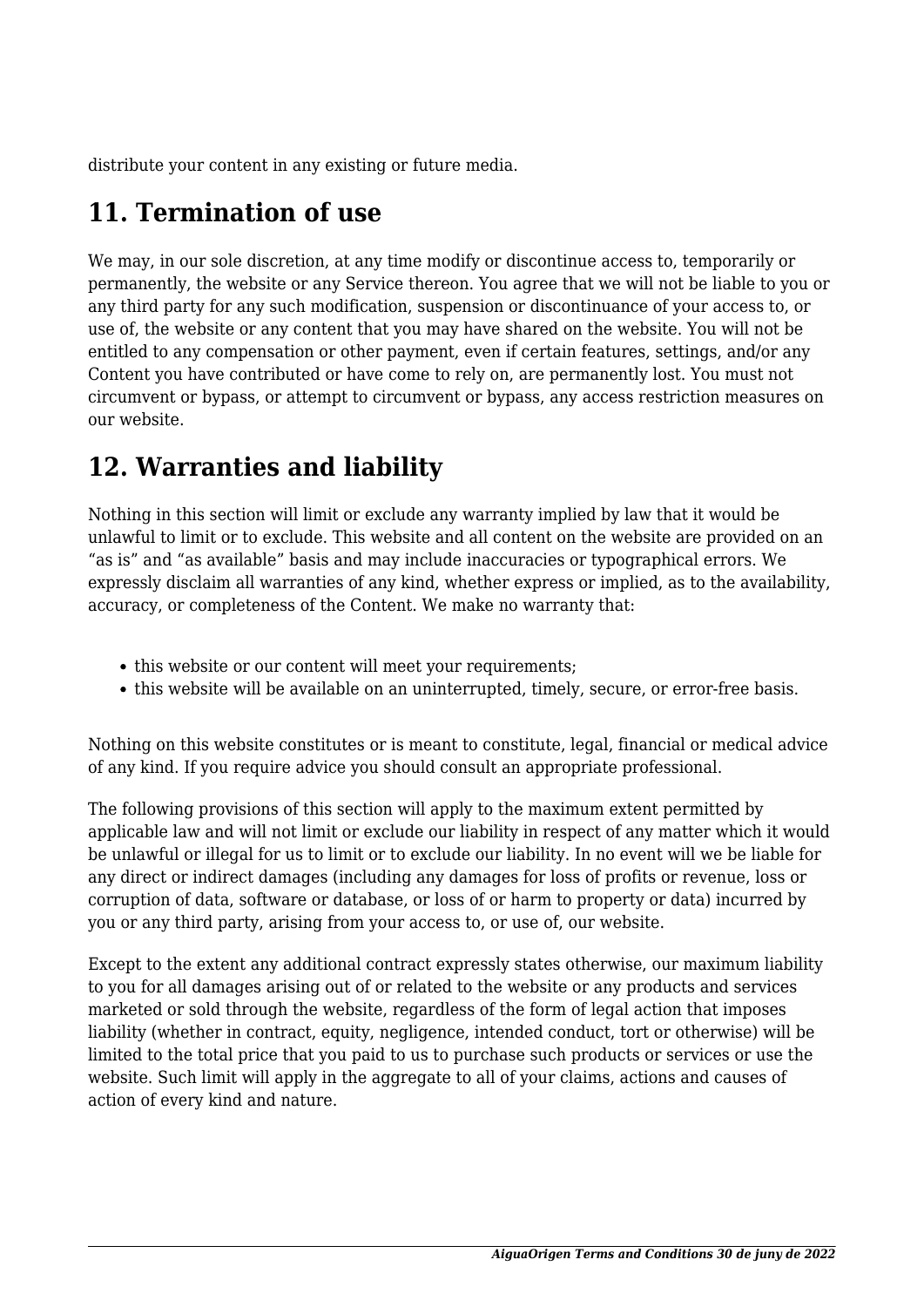# **13. Privacy**

To access our website and/or services, you may be required to provide certain information about yourself as part of the registration process. You agree that any information you provide will always be accurate, correct, and up to date.

We have developed a policy to address any privacy concerns you may have. For more information, please see our Privacy Statement and our Cookie Policy.

# **14. Export restrictions / Legal compliance**

Access to the website from territories or countries where the Content or purchase of the products or Services sold on the website is illegal is prohibited. You may not use this website in violation of export laws and regulations of Spain.

#### **15. Assignment**

You may not assign, transfer or sub-contract any of your rights and/or obligations under these Terms and conditions, in whole or in part, to any third party without our prior written consent. Any purported assignment in violation of this Section will be null and void.

#### **16. Breaches of these Terms and conditions**

Without prejudice to our other rights under these Terms and Conditions, if you breach these Terms and Conditions in any way, we may take such action as we deem appropriate to deal with the breach, including temporarily or permanently suspending your access to the website, contacting your internet service provider to request that they block your access to the website, and/or commence legal action against you.

## **17. Force majeure**

Except for obligations to pay money hereunder, no delay, failure or omission by either party to carry out or observe any of its obligations hereunder will be deemed to be a breach of these Terms and conditions if and for as long as such delay, failure or omission arises from any cause beyond the reasonable control of that party.

## **18. Indemnification**

You agree to indemnify, defend and hold us harmless, from and against any and all claims, liabilities, damages, losses and expenses, relating to your violation of these Terms and conditions, and applicable laws, including intellectual property rights and privacy rights. You will promptly reimburse us for our damages, losses, costs and expenses relating to or arising out of such claims.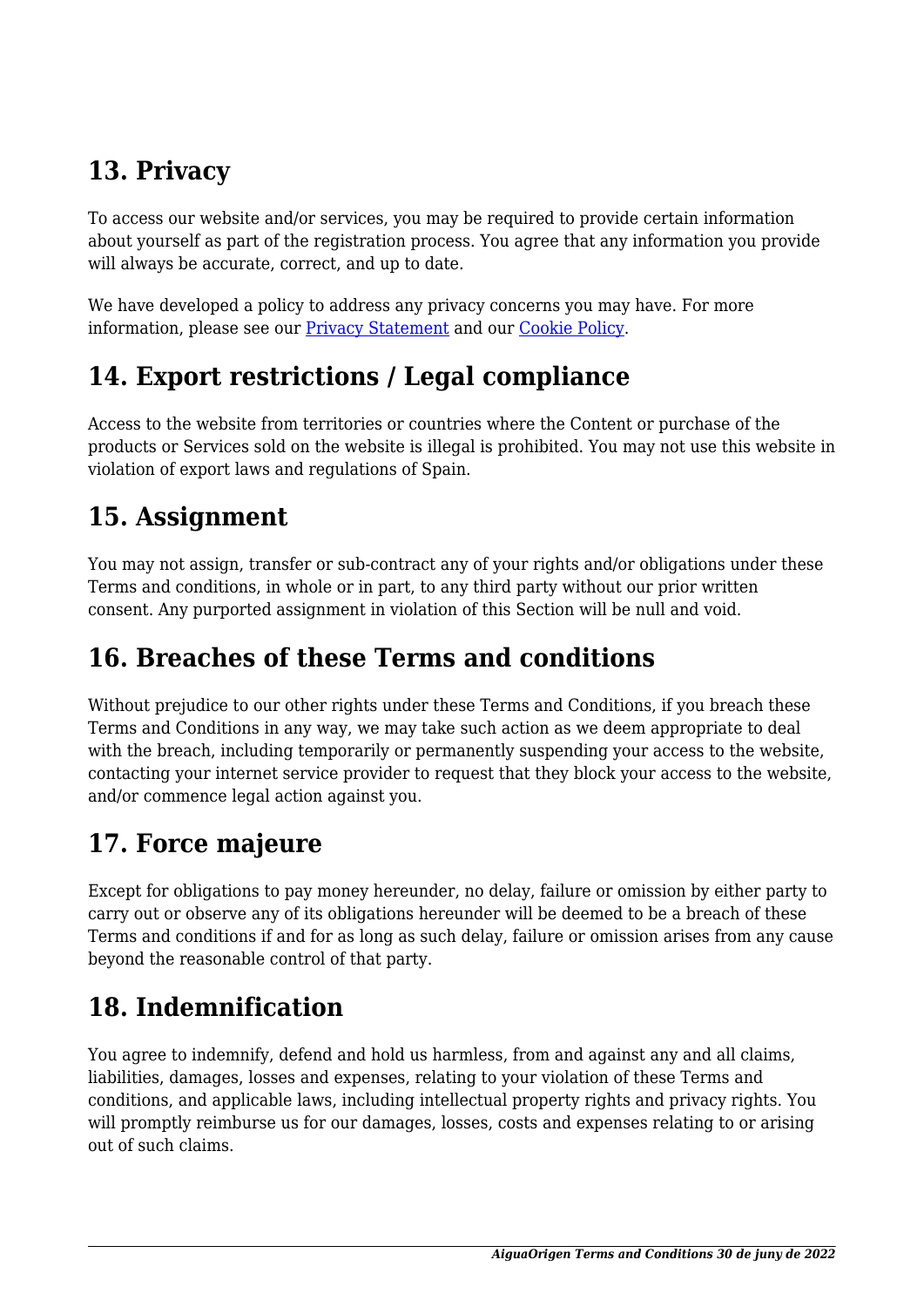#### **19. Waiver**

Failure to enforce any of the provisions set out in these Terms and Conditions and any Agreement, or failure to exercise any option to terminate, shall not be construed as waiver of such provisions and shall not affect the validity of these Terms and Conditions or of any Agreement or any part thereof, or the right thereafter to enforce each and every provision.

#### **20. Language**

These Terms and Conditions will be interpreted and construed exclusively in Catalan; Valencian. All notices and correspondence will be written exclusively in that language.

#### **21. Entire agreement**

These Terms and Conditions, together with our privacy statement and cookie policy, constitute the entire agreement between you and 47805368Y in relation to your use of this website.

## **22. Updating of these Terms and conditions**

We may update these Terms and Conditions from time to time. It is your obligation to periodically check these Terms and Conditions for changes or updates. The date provided at the beginning of these Terms and Conditions is the latest revision date. Changes to these Terms and Conditions will become effective upon such changes being posted to this website. Your continued use of this website following the posting of changes or updates will be considered notice of your acceptance to abide by and be bound by these Terms and Conditions.

## **23. Choice of Law and Jurisdiction**

These Terms and Conditions shall be governed by the laws of Spain. Any disputes relating to these Terms and Conditions shall be subject to the jurisdiction of the courts of Spain. If any part or provision of these Terms and Conditions is found by a court or other authority to be invalid and/or unenforceable under applicable law, such part or provision will be modified, deleted and/or enforced to the maximum extent permissible so as to give effect to the intent of these Terms and Conditions. The other provisions will not be affected.

#### **24. Contact information**

This website is owned and operated by 47805368Y.

You may [contact](http://aiguaorigen.cat/contact/) us regarding these Terms and Conditions through our contact page.